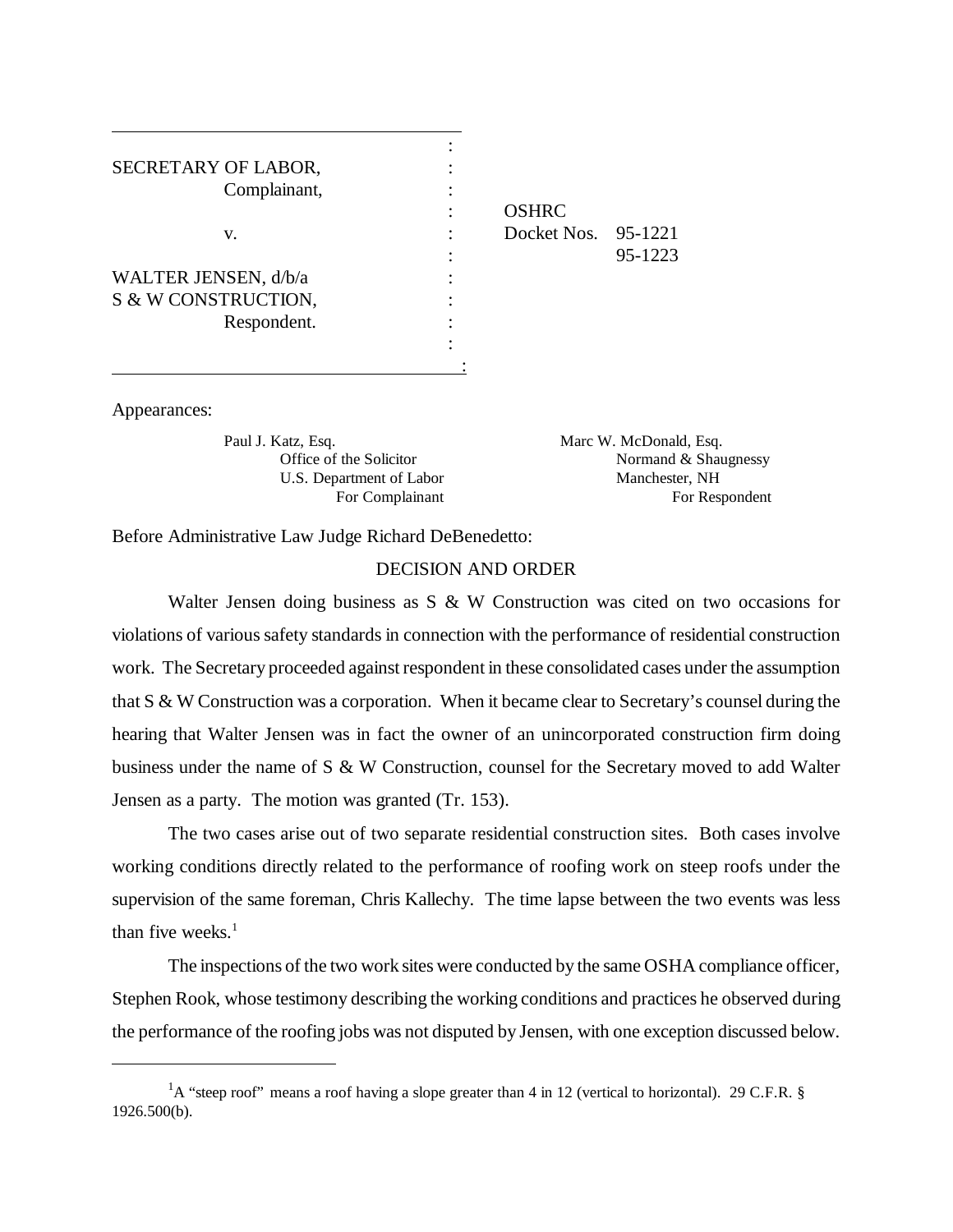Inspection of the first residence took place on May 11 and again on May 14, 1995. On the initial visit, the compliance officer observed three of Jensen's employees, including the foreman, working on a roof of a two-story residence, 25 feet high from ground to eaves. The roof was sloped approximately 15 in 12 (vertical to horizontal). The only equipment placed on the roof to aid the workers while performing the roofing operations were two "roofing brackets," a device that gave the roofers a foothold or traction on the steep roof, but nothing more in the nature of fall protection, such as guardrails, safety net or body belt. The foreman was seen straddling the roof peak without even the benefit of a bracket nearby (Tr. 12-20).

All three employees were exposed to the danger of head injury from falling nails, roofing shingles and tools, but no one was wearing a protective helmet (Tr. 22, 34). The compliance officer questioned all three employees to determine the extent of their knowledge or training in the use of fall protection systems. None had any knowledge of the fall protection required by OSHA (Tr. 29). The compliance officer noticed that electrical transmission lines ran about 10 feet above the roof's peak. When he questioned the three employees about the overhead power lines, they did not know whether the lines were energized. The compliance officer contacted the company supplying the electric power and was informed that the lines were in fact deenergized (Tr. 32-33).

The compliance officer spent some time with all three employees discussing the requirements of the OSHA safety standards related to the conditions as they were observed by the compliance officer. Before concluding his visit for the day, the compliance officer provided them with a copy of the OSHA standards (Tr. 30-33).

The compliance officer returned to the same work site three days later, on May 14, and found Jensen's roofers working on the roof without any fall protection. On this occasion there were five employees, including foreman Chris Kallechy and Joe Furr who worked for Jensen as a foreman on other jobs. When the compliance officer confronted Kallechy about the missing fall protection that they discussed just three days ago, Kallechy replied: "Talk to Walter [Jensen], I just do what I'm told" (Tr. 35, 39 40, 43). The compliance officer concluded his inspection with a "closing conference" the following day with Walter Jensen, at which time the OSHA standards were reviewed and Jensen was given a copy of the standards (Tr. 45-46).

About a month later, June 19. 1995, Jensen had another residential roofing project in progress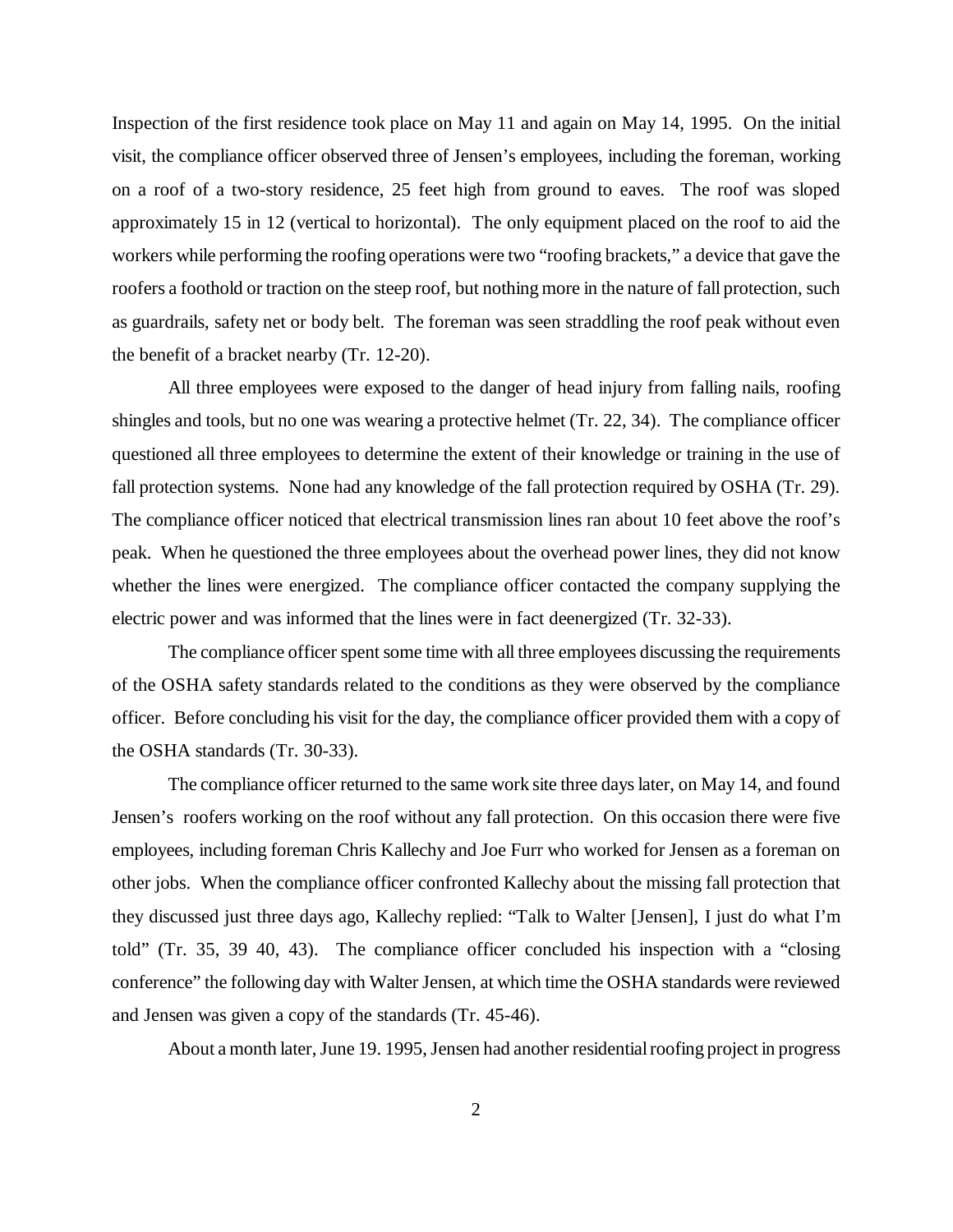that came under OSHA scrutiny. It was a two-story apartment house with a roof sloped about 9 in 12 (vertical to horizontal). One side of the roof was 18 feet from ground to eaves, the other side was 14 feet from ground to eaves; the roof itself measured 10 feet from the eaves to peak. The compliance officer observed two employees on the ground while three were working on both sides of the roof without fall protection. Chris Kallechy, the job foreman was one of the men on the roof. Kallechy came down from the roof at the request of the compliance officer to discuss the ongoing procedures. At the conclusion of the discussion, Kallechy went back up to the roof to resume his work (Tr. 46-53, 55).

As he did on the previous job site, the compliance officer pointedly asked Kallechy why the roofing work was being done without the use of fall protection. Kallechy's response was the same: "Talk to Walter [Jensen], I just do what I'm told" (Tr. 55).

Other violative conditions observed by the compliance officer at the two-story apartment house project were the following: none of the five employees was wearing a helmet for protection against impact of falling tools and materials (Tr. 57); the roofers used a 15-foot-high scaffold without guardrails and toeboards on the open sides and ends of the two-plank platform (Tr. 55-56; Exhs. C-2, C-5, C-7).

The one other alleged violative condition noted by the compliance officer was the presence of an energized overhead power line which operated at 120 to 240 volts. The roofers were seen working within 5 feet of the line (Tr. 58; Exh. C-7). When questioned on cross-examination, the compliance officer acknowledged that the line was insulated, but he maintained that the OSHA standard "specifically provides that...whenever [employees] work within ten feet of energized lines, that they either be deenergized or isolated." He also stated that "because of the climate, the insulation can't be guaranteed," at the same time, he admitted he "didn't get close enough to inspect the integrity of the insulation" (Tr. 108-09).

In addition to the vagueness and ambiguity of his testimony, the compliance officer was mistaken in his view of the alternative protective measures that are legally available. The cited electrical standard, 29 C.F.R. § 1926.416(g)(2), allows several options, including *insulating* the line:

> *Overhead lines*. If work is to be performed near overhead lines, the lines shall be deenergized and grounded, or other protective measures shall be provided before work is started....If protective measures, such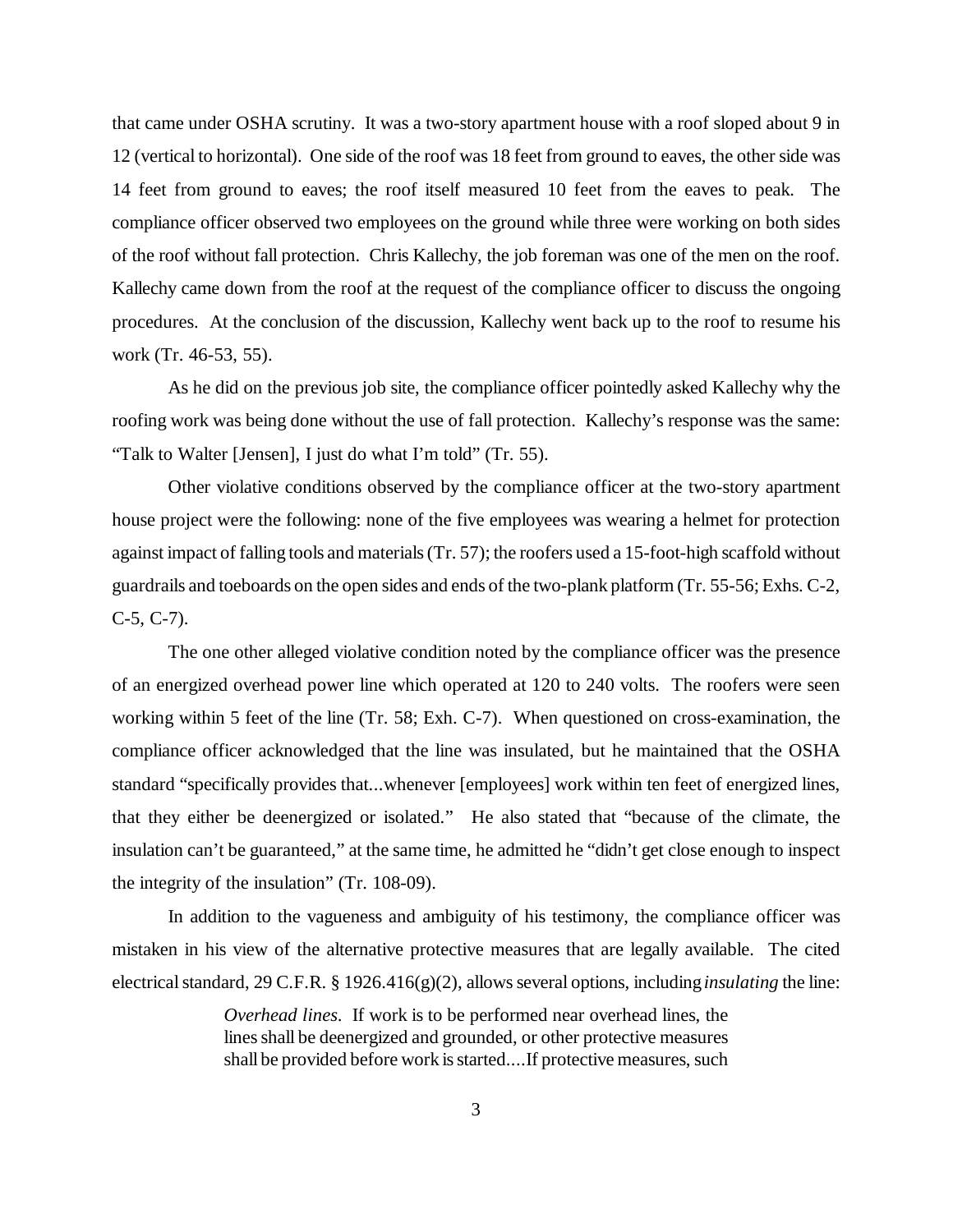as guarding, isolating, or *insulating*, are provided, these precautions shall prevent employees from contacting such lines directly with any part of their body or indirectly through conductive materials, tools, or equipment. (Emphasis added.)

The Secretary has failed to meet her burden of proving that the overhead-line standard was violated, consequently that item must be dismissed.

With respect to all the other charges brought by the Secretary, Jensen did not dispute the compliance officer's version of the conditions which form the basis of the citations, and there is sufficient evidence to support finding that the various safety standards addressing the cited working conditions at the two residential construction projects were violated to the degree claimed by the Secretary.

The only affirmative defense raised in Jensen's answers to the Secretary's complaints, was his current status under Chapter 7 bankruptcy laws whereby his business assets were being liquidated by a trustee to pay his creditors. The bankruptcy proceeding is neither a defense to the merits of the case nor, by itself, a mitigating factor in assessing a monetary penalty.

Jensen testified that during 1995, he employed 10 to 12 persons, including foreman Kallechy who worked for him for 4 or 5 years. He maintained that he purchased a whole line of safety equipment sufficient for 15 workers; that all employees were instructed to use such equipment; that he made an effort to visit each work site on a daily schedule to assure compliance with safety rules; that whenever he was at a construction site he would discuss the OSHA safety requirements with his employees and impose sanctions whenever necessary. He also stated that for the past two years he had employed a part-time safety consultant (Tr. 118-135), 145).

Jensen's testimony may be paraphrased in a nutshell as invoking the affirmative defense of unpreventable employee misconduct. In fact, at one point during the hearing Jensen proposed that OSHA should have imposed a monetary penalty on the employees who committed the offenses (Tr. 137). The Commission's procedural Rule 34(b)(4), 29 C.F.R. § 2200.34(b)(4), provides that unless an affirmative defense is asserted in the answer, the employer may be prohibited from raising it at a later stage in the proceeding, unless it is demonstrated that the defense was asserted as soon as practicable.

Because the issue was raised by Jensen in his prehearing disclosure statement of December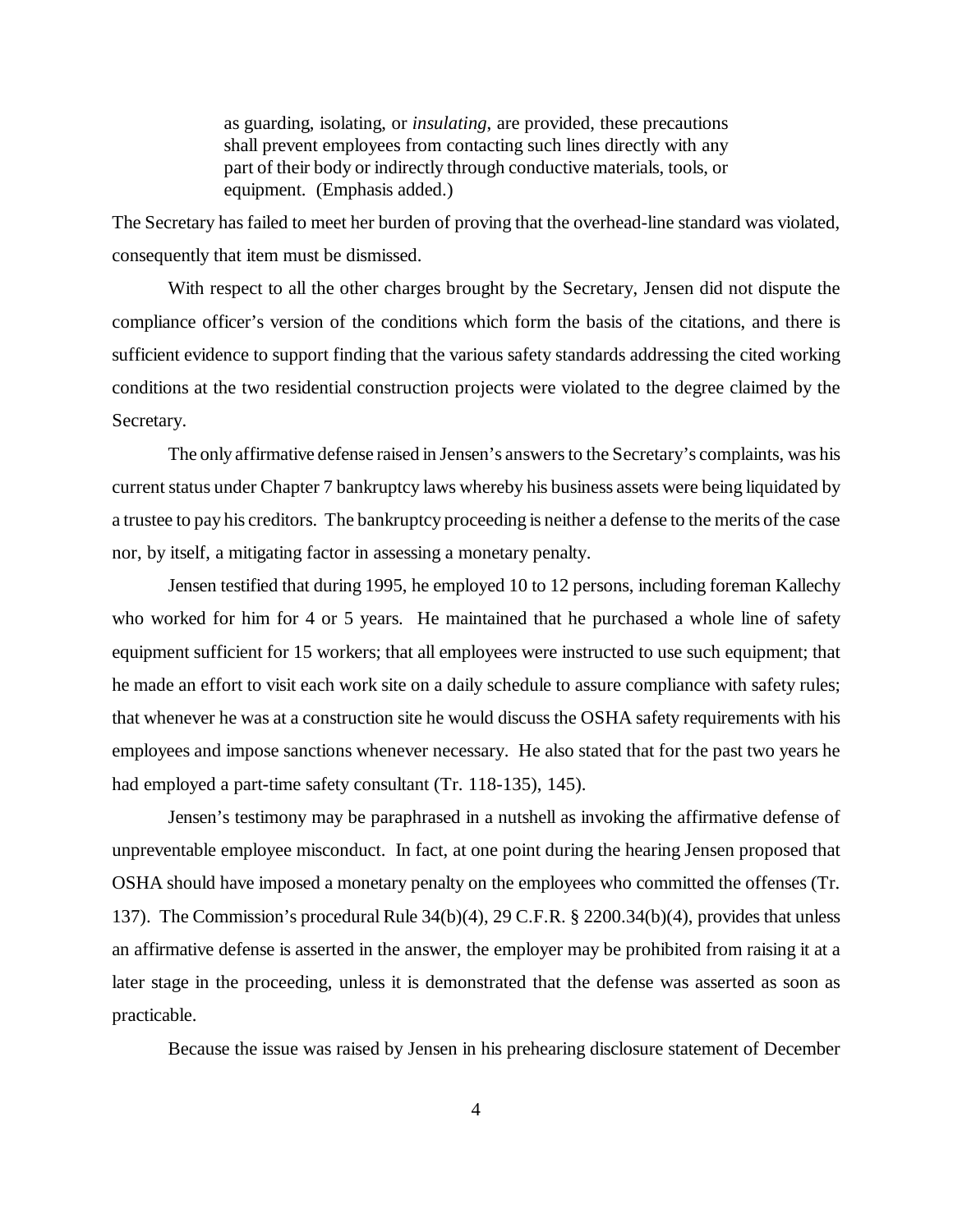4, 1995, and there was no claim by the Secretary that she was prejudiced in presenting her cases, the defense of employee misconduct shall be treated in all respects as if it had been raised in the answer.

To establish the defense of unpreventable employee misconduct, the employer must show that "it had established a work rule designed to prevent the violation, adequately communicated those work rules, and effectively enforced those work rules when they were violated." *Pride Oil Well Serv*., 15 BNA OSHC 1809, 1816, 1991-93 CCH OSHD ¶ 29, 807, p. 40,585 (No. 87-692, 1992). Applying the test to the record in the present cases, we find no basis for concluding that Jensen met his responsibilities in controlling the work environment and his employees' actions for the purpose of complying with OSHA's safety requirements.

It is impossible to reconcile the violative conditions found by the compliance officer at the two construction projects simply on the argument of unpreventable employee misconduct. The persistent violations and the lack of motivation, despite the compliance officer's efforts to promote understanding on the part of the roofers regarding the necessary precautions to be taken during the performance of roofing work, were so egregious as to render Jensen's professed safety program totally unconvincing. Foreman Kallechy made it starkly clear to the compliance officer that, despite the requirements of the OSHA safety regulations, he would continue to perform the roofing work in accordance with his boss's orders. The record justifies believing that statement.

Both roofing projects resulted in citations for willful violations of the same fall! protection standard at 29 C.F.R. § 1926.501(b)(11) which provides:

> Each employee on a steep roof with unprotected sides and edges 6 feet (1.8 m) or more above lower levels shall be protected from falling by guardrail systems with toeboards, safety net systems, or personal fall arrest systems.

A violation is willful if committed "with intentional, knowing or voluntary disregard for the requirements of the Act or with plain indifference to employee safety." *Williams Enterp*., 13 BNA OSHC 1249, 1256, 1986-87 CCH OSHD ¶27,893. P. 36,589 (No. 85-355, 1987): *Asbestos Textile Co*., 12 BNA OSHC 1062, 1063, 1984-85 CCH OSHD ¶27,101. P. 34,948 (No. 79-383, 1984). A willful violation is differentiated from a nonwillful violation by a heightened awareness, a conscious disregard or plain indifference to employee safety. *General Motors Corp*., *Electro-Motive Div*., 14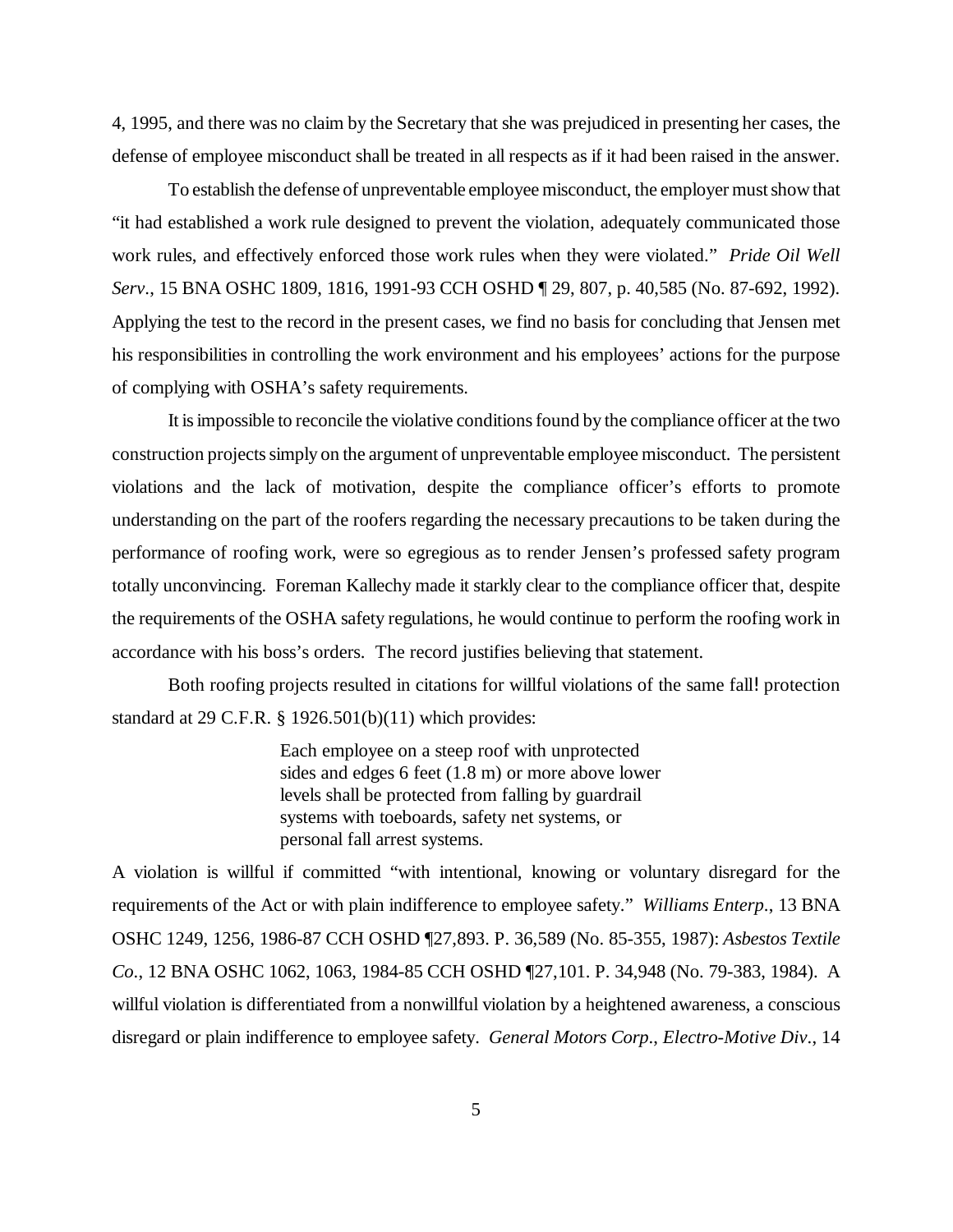BNA OSHC 2064, 2068, 1991 CCH OSHD ¶29,240, p. 39,168 (No. 82-630, 1991) (consolidated); *Williams*, 13 BNA OSHC at 1256-57, 1986-87 CCH OSHD at p. 36,509.

The evidence clearly demonstrates that following the compliance officer's initial visit to the first roofing project, subsequent roofing activities were performed at both residential construction sites, under the same foreman, in a manner exhibiting a conscious disregard for employee safety.

Jensen apparently attached little or no importance to the compliance officer's testimony regarding the information obtained during his interviews with the employees, particularly foreman Kallechy. As discussed during the hearing, the employee statements expressly fall outside the hearsay concept and qualify as admissions under Rule  $801(d)(2)(D)$  of the Federal Rules of Evidence because they relate to matters within the scope of their employment and were made while they were on the job.

The first roofing project also produced a citation or citation item for repeat violation of the training standard at § 1926.503(a)(2), which requires the employer to provide training to each employee exposed to fall hazards, the training to be given by a competent person qualified in specified areas geared to minimizing the fall hazards.

At the construction site in question, the employees had no understanding as to the procedures that were required to be followed in order to assure protection against fall hazards. Jensen's  $S \& W$ Construction firm was previously cited for noncompliance with the safety training standard at § 1926.21(b)(2) in May 1992. Although the 21(b)(2) standard covers safety training in general construction activities, the citation was issued in connection with "the use of scaffolds and the safety rules involved in roofing operations." Jensen waived his right to contest the citation pursuant to a settlement agreement executed on May 19, 1992. An uncontested citation is deemed a final order of the Commission. 29 U.S.C. § 659(a).

Under Commission precedent, a violation is repeated if , at the time of the alleged violation, there was a Commission final order against the same employer for a substantially similar violation. *Potlatch Corp*., 7 BNA OSHC 1061, 1063, 1979 CCH OSHD ¶23,294, p. 28,171 (No. 16183, 1979). The evidence establishes that the current training violation was repeated within the meaning of section 17(a) of the Act, 29 U.S.C. § 666(a).

6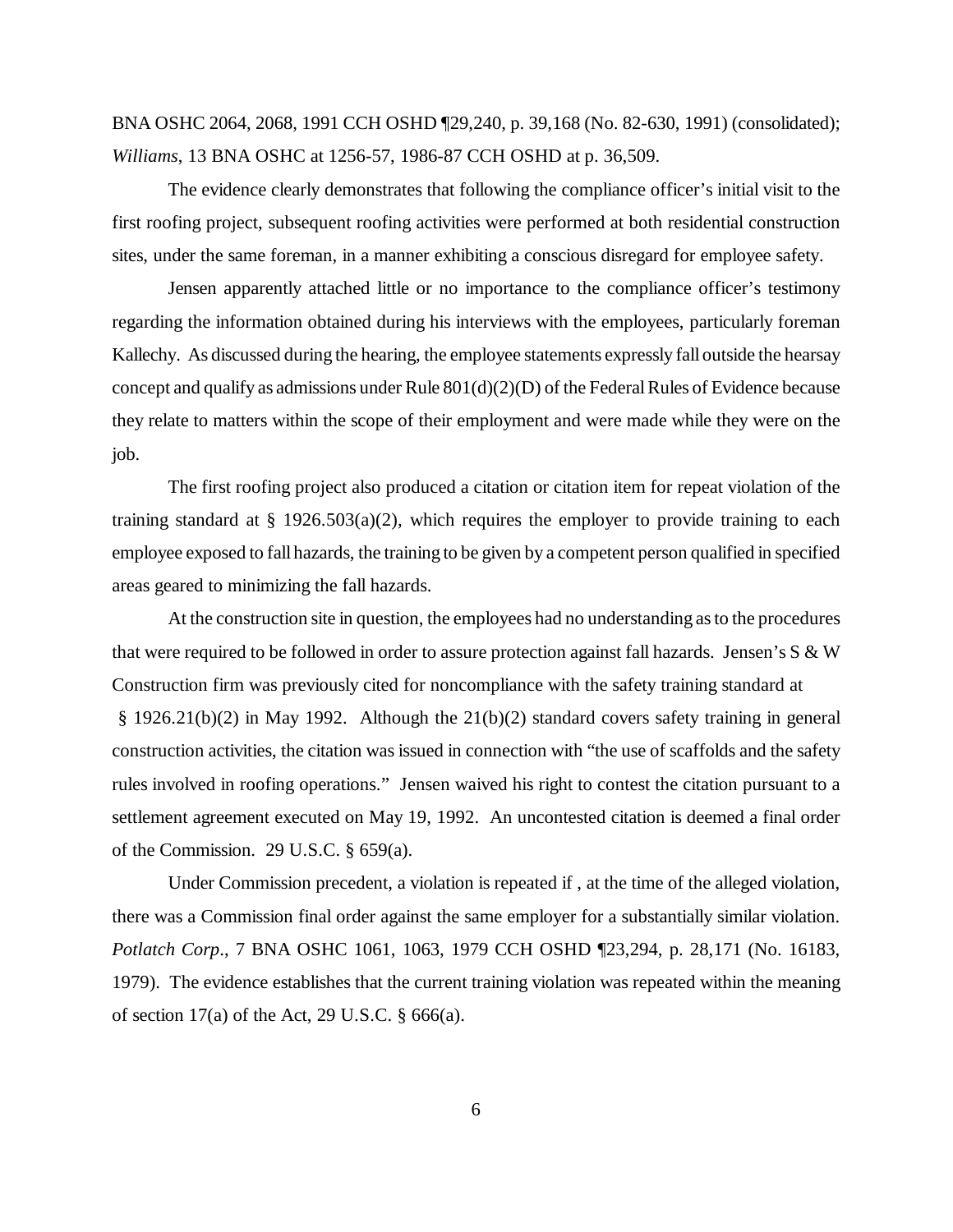The following is a brief summary of the citation items characterized as "serious": a citation item was issued in each of the two roofing projects for noncompliance with the head! protection standard at § 1926.100(a), which requires employees to wear protective helmets when working in areas where there is a possible danger of head injury from impact, or from falling or flying objects. The record supports the Secretary's charges in both cases.

The second roofing project resulted in a citation item for failure to install guardrails and toeboards on all open sides and ends of a scaffold platform more than 10 feet above the ground in accordance with  $\S 1926.451(a)(4)$ . The evidence supports this citation item.

As previously discussed, the only charge made against Jensen that has no merit relates to the overhead power line cited in the second roofing project. This charge, which appears as item 2 of citation number 1, is dismissed. As to the remaining serious items, for a violation to be serious under section 17(k) of the Act, 29 U.S.C. § 666(k), the record must establish that there was a substantial probability that death or serious physical harm could result if an accident occurred. The probability of the accident occurring is irrelevant. *Niagara Mohawk Power Corp*., 7 BNA OSHC 1447, 1979 CCH OSHD ¶23,670 (No. 76-2414, 1979).

Given the fact that the fall hazards involved heights ranging from 14 feet to more than 25 feet, there was a substantial threat of serious physical injury either by falling from the roof or scaffold platform or by being struck on the head by falling objects. Consequently, the characterization of the violations as serious is justified.

## PENALTIES

Section 17(j) of the Act, 29 U.S.C. § 666(j), provides that the Commission shall assess an appropriate penalty for violations, giving due consideration to the size of the employer, the gravity of the violation, the good faith of the employer, and the employer's history of previous violations.

Implicit in the classification of a violation as willful, repeat or serious is the measure of culpability of the cited employer. This is reflected in the statutory penalty scheme. Section 17(a), 29 U.S.C. § 666(a), provides a maximum penalty of \$70,000 for each willful or repeated violation